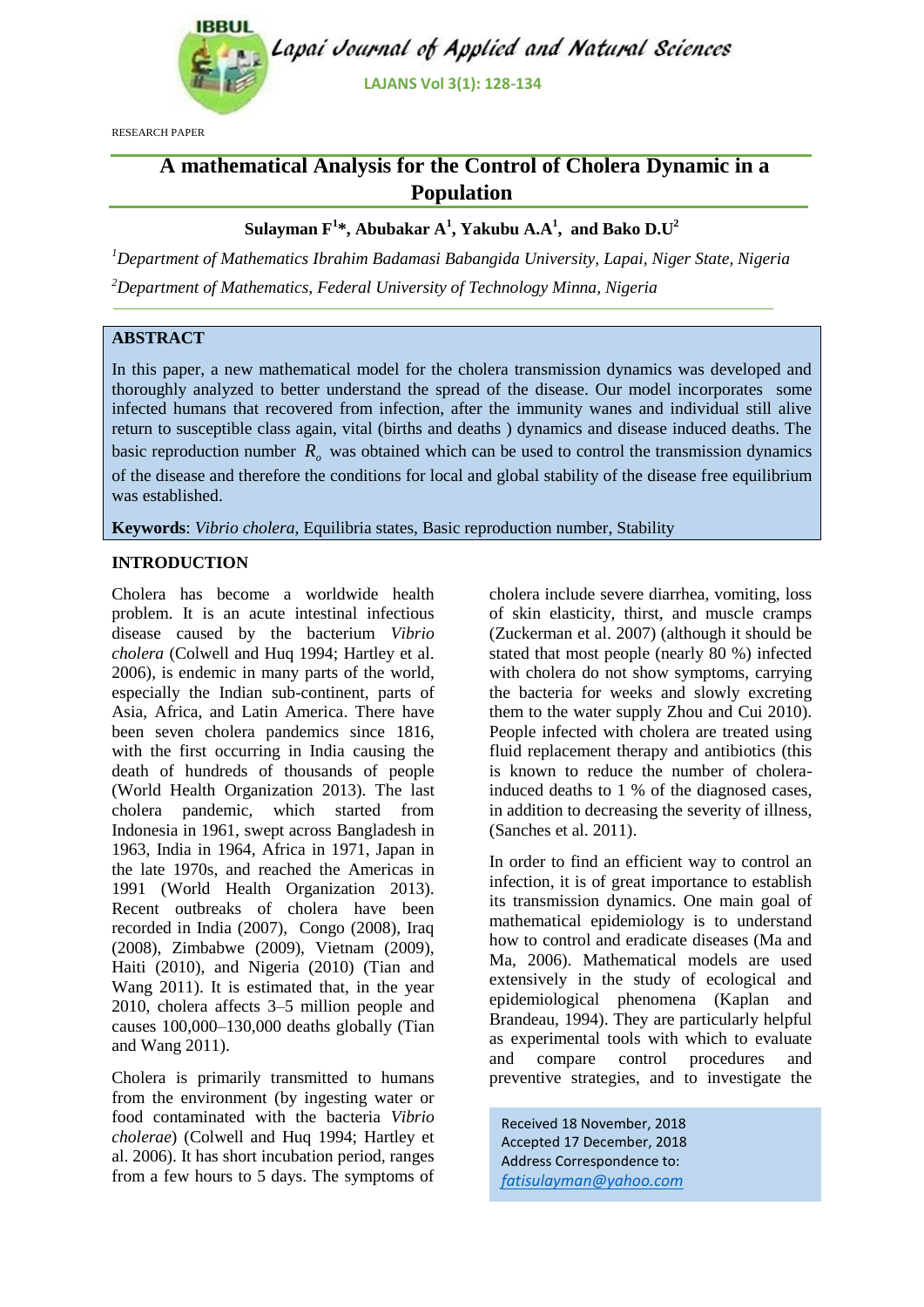relative effects of various sociological, biological and environmental factors on the spread of diseases. This is so because they can help in figuring out decisions that are of significance importance on the outcomes and provide comprehensive examinations that enter into decisions in a way that human reasoning and debate cannot.

A mathematical model for cholera disease was developed by (Codeco., 2001) with three compartments of susceptible humans (S), infected human (I) and the concentration of toxigenic V. Cholera in water (B). He explicitly incorporated the environmental component, i.e., V. Cholerae concentration in water supply (denoted by B), in to a regular SIR system to form a combined humanenvironment. They obtained the basic reproduction number, *Ro* and established conditions for local stability of both the disease and endemic equilibria. In a similar development (Hartley et al., 2006) extended this model to include the hyperinfectious state of the bacterium. Hove-Musek et.al 2010 investigated the effects of malnutrition on the spread of endemic cholera. In this study, we therefore complement and extend the works of the aforementioned authors by having four (4) compartment of Susceptible class (S), infected class (I), Recovery class (R) and the concentration of toxigenic V. Cholera in water (B). We also incorporated some infected humans that recovered from infection, after the immunity wanes and individual still alive return to susceptible class again ,vital dynamics, recovery due to treatment and disease induced death.

#### **MODEL FORMULATIONS**

The susceptible human population is generated via recruitment of humans (through birth or immigration) in to the community at the constant rate, bN respectively. This population is decreased following infection, which can be acquired via infection at the rate given by  $\lambda =$ *aB*

 $K + B$  $^{+}$ where a is the exposure to

contaminated sources (mostly water or food), K is the concentration of V. Cholera in water that yields a 50% chance of catching cholera

and 
$$
\lambda(B) = \frac{B}{K+B}
$$
 is used to account for the

probability that a susceptible individual acquires cholera infection after coming in contact with a contaminated source (see also Codeco 2001). Natural death occurs in S, I and R classes at a rate  $\mu$  and individual in I compartment suffers additional death due to diseases at the rate  $\delta$ . Recovery class increased due to the arrival of new immune individuals that recovered of the infection at the rate  $\eta$  and  $\tau$ , respectively. Similarly the Vibrio cholerae concentration (B) is generated through the excretion of V. cholerae particles to the environment, by infectious individuals without cholera symptoms at the rate (e). This population is increased by the growth rate of V. cholera in the aquatic environment at the rate (m).

The corresponding mathematical equations of the above description are given by a system of ordinary differential equations below

$$
\frac{dS}{dt} = bN - a\lambda BS - \mu S + \omega R \tag{1}
$$

$$
\frac{dI}{dt} = a\lambda BS - (\gamma + \mu + \delta)I
$$
 (2)

$$
\frac{dR}{dt} = \gamma I - (\mu + \omega)R\tag{3}
$$

$$
\frac{dB}{dt} = mB + eI \tag{4}
$$

Where

$$
N = S + I + R \tag{5}
$$

and

$$
\frac{dN}{dt} = (b - \mu)N - \delta I \tag{6}
$$

in the biological - feasible region:

$$
\Omega = \{(S, I, R, B) \in \mathbb{R}^4 : S + I + R = 1 \text{ and } S \ge 0, I \ge 0, R \ge 0, B \ge 0.\}
$$
\n(7)

This can be shown to be positively invariant with respect to the system  $(1 to 4)$ 

#### **Symbols used in the model are listed below:**

- *S* Number of susceptible individuals
- *I* Number of infected individuals
- *R* Number of recovered individuals
- *B* Concentration of toxigenic *V. cholerae* in contaminated water
- N Total population of humans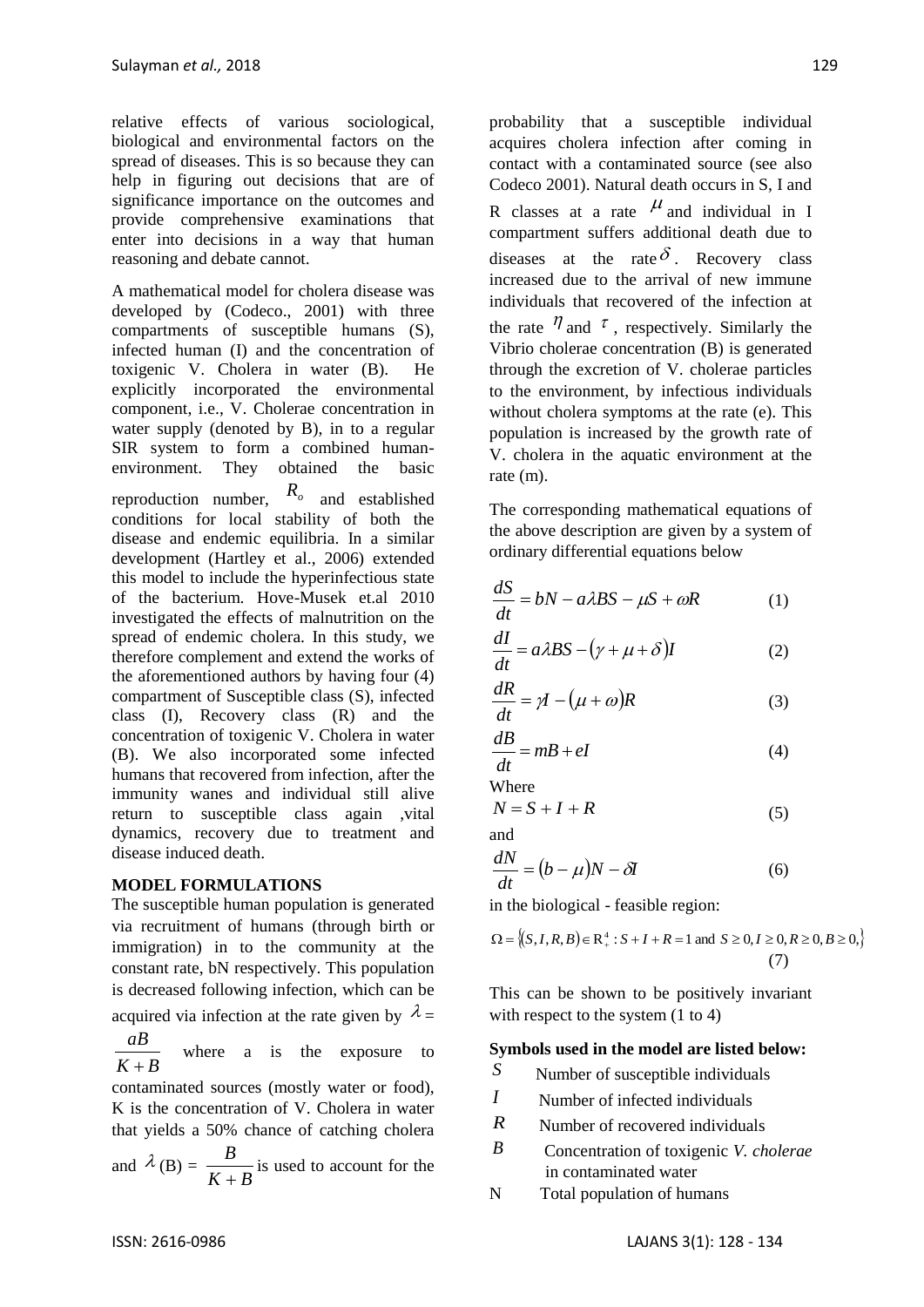- *b* Per capital birth rate of humans
- $\mu$ Per capital natural death rate of humans
- *a* Rate of exposure to contaminated water
- *K* Concentration of V. cholerae in water that yields 50% chance of catching cholera
- $\gamma$ Natural recovery from cholera
- $\tau$ Recovery due to treatment
- $\delta$  Cholera-induced death rate by  $I$
- *m* Growth rate of *V. cholerae* in the aquatic environment
- $\omega$  Loss (waning) of immunity by recovered individuals
- *e* Contribution of each infected person to the population of V. cholera in the aquatic environment

#### **MODEL ANALYSIS**

### **Analysis of Disease Free Equilibrium Sate**   $E_f$

At the disease free equilibrium state we have absence of infection. Thus, all the infected classes will be zero and the entire population will comprise of only the susceptible individuals.

**Theorem 1:** , A disease–free equilibrium state of the model exists at the point

$$
E_f = (S^*, I^*, R^*, B^*) = \left(\frac{bN}{\mu}, 0, 0, 0\right)
$$

Proof: at equilibrium state the rate of change of each variable is equal to zero. i.e.

$$
\frac{dN}{dt} = \frac{dS}{dt} = \frac{dI}{dt} = \frac{dR}{dt} = \frac{dB}{dt} = 0
$$
 (8)

$$
(S, I, R, B) = (S^*, I^*, R^*, B^*)
$$
 (9)

At equilibrium state, the equation  $(1)$  -  $(4)$ ,  $(8)$ and (9) becomes:

$$
bN - (a\lambda B^* + \mu)S^* + \omega R^* = 0 \qquad (10)
$$

$$
a\lambda B^*S^* - (\gamma + \mu + \delta)I^* = 0 \tag{11}
$$

$$
\chi^* - (\mu + \omega)R^* = 0 \tag{12}
$$

$$
mB^* + eI^* = 0 \tag{13}
$$

Now, from (13), we have

$$
B^* = \frac{eI^*}{m} \tag{14}
$$

Substituting  $(14)$  in to  $(11)$ , we obtain  $a\lambda B^*S^*-(\gamma+\mu+\delta)I^*=0$ 

$$
\frac{a\lambda eI^*S^*}{m} - (\gamma + \mu + \delta)I^* = 0 \qquad (15)
$$

$$
\left[\frac{a\lambda eS^*}{m} - (\gamma + \mu + \delta)\right]I^* = 0
$$

Thus,

$$
I^* = 0
$$
 or

$$
\left[\frac{a\lambda eS^*}{m} - \left(\gamma + \mu + \delta\right)\right] = 0\tag{16}
$$

$$
I^* = 0
$$
 (17)  
Equation (14) yields

$$
B^* = 0 \tag{18}
$$

From equation (10)  
\n
$$
bN - (a\lambda B^* + \mu)S^* + \omega R^* = 0
$$
\n
$$
bN = (a\lambda B^* + \mu)S^* + \omega R^*
$$
\n
$$
S^* = \frac{bN}{a\lambda B^* + \mu + \omega R^*}
$$
\n(19)

But

$$
B^* = 0
$$
  
Therefore,

$$
S^* = \frac{bN}{\mu + \omega R^*}
$$
 (20)

From equation (12)

$$
R^* = \frac{\gamma I^*}{\mu + \omega} \tag{21}
$$

But

$$
I^* = 0
$$
  
Thus,  

$$
R^* = 0
$$
 (22)

Equation (9) yields

$$
S^* = \frac{bN}{\mu} \tag{23}
$$

From (17)  
\n
$$
\left[\frac{a\lambda eS^*}{m} - (\gamma + \mu + \delta)\right] = 0
$$
\n
$$
a\lambda eS^* - m(\gamma + \mu + \delta) = 0
$$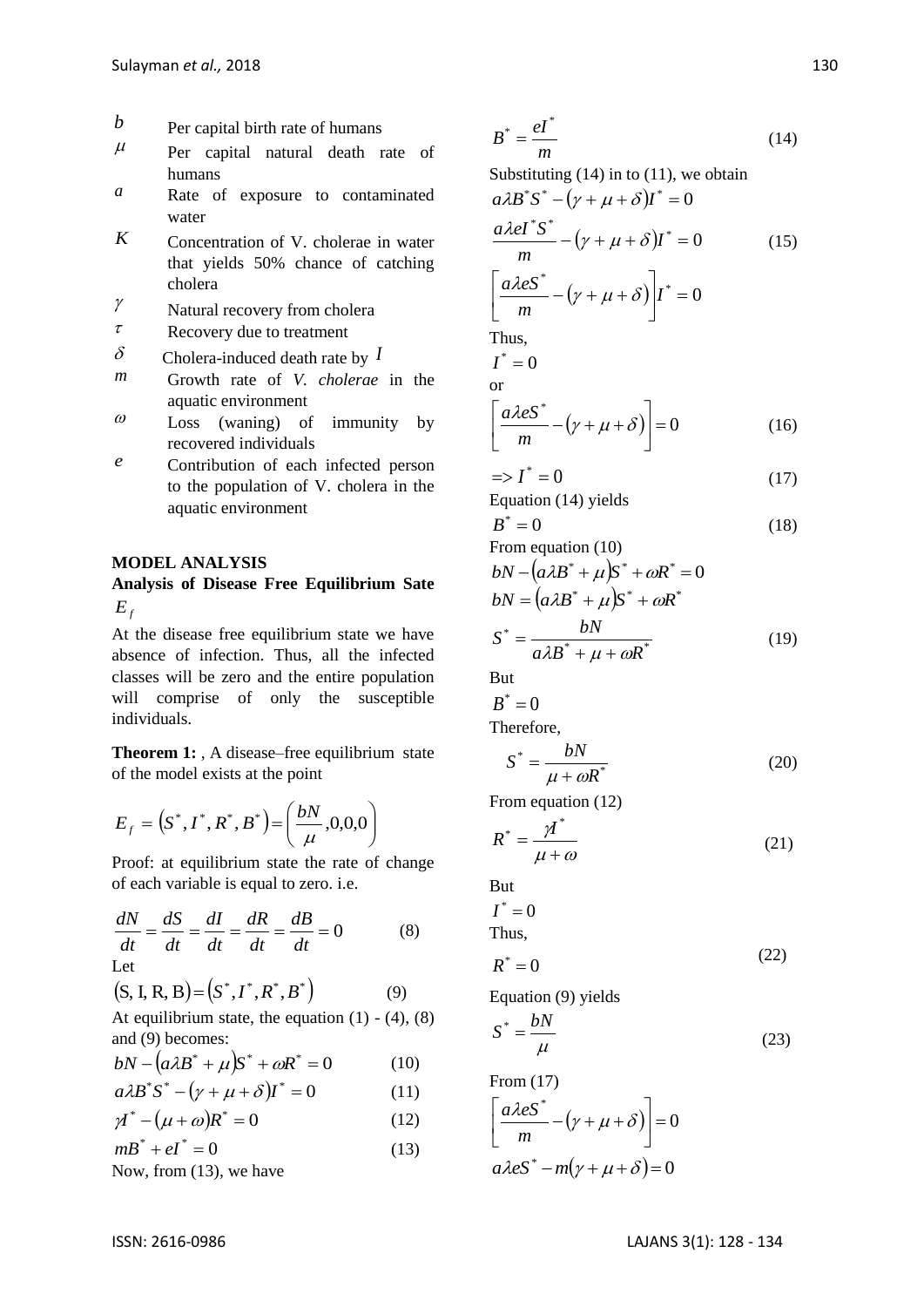$$
a\lambda eS^* = m(\gamma + \mu + \delta)
$$

Therefore,

$$
S^* = \frac{m\gamma + \mu + \delta}{a\lambda e}
$$
 (24)  
From equation (10)  

$$
bN - (a\lambda B^* + \mu)S^* + \omega R^* = 0
$$
  
Put (24) into (10), we have  

$$
\begin{bmatrix} m(\alpha + \mu + S)B^* \\ m(\alpha + \mu + S)B^* \end{bmatrix}
$$

$$
bN - \omega R^* = a\lambda \left[ \frac{m(\gamma + \mu + \delta)B^*}{a\lambda e} \right]
$$
 (25)

$$
(\text{bN} - \omega R^*)\mathbf{a}\lambda e = a\lambda [m(\gamma + \mu + \delta)]B^* \qquad (26)
$$
  
Thus

$$
B^* = \frac{(bN - \omega R^*)a\lambda e}{a\lambda m(\gamma + \mu + \delta)}
$$
 (27)

From equation (13)

$$
mB^* + eI^* = 0
$$
  
\n
$$
\left[ m \frac{(bN - \omega R^*) a \lambda e}{a \lambda m (\gamma + \mu + \delta)} \right] + eI^*
$$
 (28)

$$
m(bN - \omega R^*)a\lambda e + eI^*(a\lambda m(\gamma + \mu + \delta) \quad (29)
$$

Hence

$$
I^* = \frac{(bN - \omega R^*)}{\gamma + \mu + \delta} \tag{30}
$$

From equation (12)

$$
R^* = \frac{\gamma I^*}{\mu + \omega}
$$

Substitute (30) into (12) We obtain

$$
R^* = \frac{\gamma(bN - \omega R^*)}{(\gamma + \mu + \delta)(\mu + \omega)}
$$
(31)

Thus, a disease-free equilibrium of the model exists at:

$$
E_f = (S^*, I^*, R^*, B^*) = \left(\frac{bN}{\mu}, 0, 0, 0\right) \tag{32}
$$

# **Basic Reproduction Number,** *R*0

Consideration of stability of a disease-free equilibrium gives certain conditions under which disease will die out or stay in the population called the basic reproduction number,  $R_0$ .

If  $R_0 < 1$ , then on average, an infected individual produces less than one newly infected individual over the course of its infection period. In this case, the infection may die out in the long run. Conversely, if  $R_0 > 1$ , each infected individual produces, on average more than one new infection, the infection will be able to spread in a population. A large value of  $R_0$  may indicate the possibility of a major epidemic. A better widely accepted and used method in finding  $R_0$  that reflect its biological meaning is the next generation operator approach described by Diekmann and Heesterbeek (2000) and subsequently analysed by Driessche and Watmough (2002). Using this approach we obtain the basic reproduction number,  $R_0$  of the system (1) to (4) which is the spectral radius  $(\rho)$  of the next generation matrix,  $K_{\text{...i.e.}}$ 

$$
R_0 = \rho K ,
$$
  
where  $K = FV^{-1}$   
Now,  

$$
\left(0 - \rho S^*\right)
$$

$$
F = \begin{pmatrix} 0 & \beta S^* \\ 0 & 0 \end{pmatrix} \text{and } V = \begin{pmatrix} K_1 & 0 \\ -e & K_3 \end{pmatrix} \tag{33}
$$

Where

$$
\beta = a\lambda
$$
  
\n
$$
k_1 = \gamma + \mu + \delta
$$
  
\n
$$
k_2 = \mu + \omega
$$
  
\n
$$
k_3 = m
$$
\n(34)

Thus,

$$
R_0 = \frac{a\lambda beN}{\mu(\gamma + \mu + \delta)m} \tag{35}
$$

## **Local Stability of Disease Free Equilibrium,**   $E_f$

In the absence of infection, the model has a steady state,  $E_f$  called the disease-free equilibrium, where  $E_f = \frac{\partial W}{\partial t}$ ,0,0,0  $\bigg)$  $\left( \right)$  $\overline{\phantom{a}}$  $\setminus$  $=\left(\frac{bN}{c},0,0,0\right)$  $E_f = \left(\frac{bN}{\mu}, 0, 0, 0\right)$ . To establish the stability of this equilibrium, the Jacobian of (10) to (13) is computed and evaluated at  $E_f$ . The local stability of  $E_f$  is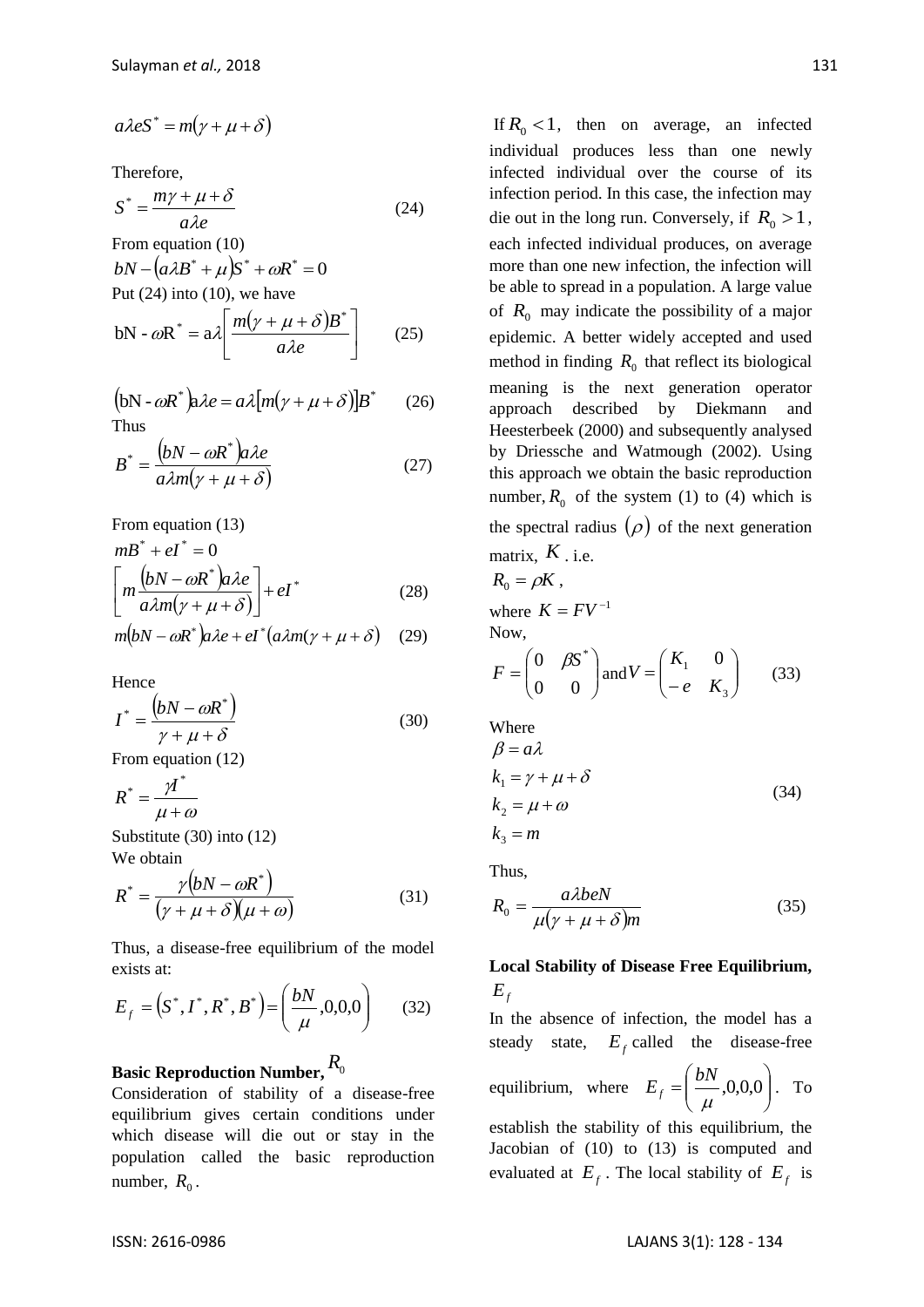then determined based on the signs of the eigenvalues of this Jacobian. The equilibrium  $E_f$  is locally stable if the real parts of these eigenvalues are all negative.

At the steady states of the model, the Jacobian matrix is given by

$$
J(E_f) = \begin{pmatrix} -\beta B^* - \mu & 0 & \omega & -\beta S^* \\ \beta B^* & -K_1 & 0 & \beta S^* \\ 0 & \gamma & -K_2 & 0 \\ 0 & e & 0 & -K_3 \end{pmatrix} (37)
$$

Evaluating the Jacobian in Eq. (37) at  $E_f$ gives

$$
J(E_f) = \begin{pmatrix} -\mu & 0 & \omega & -\beta \frac{bN}{\mu} \\ 0 & -K_1 & 0 & \beta \frac{bN}{\mu} \\ 0 & \gamma & -K_2 & 0 \\ 0 & e & 0 & -K_3 \end{pmatrix}
$$
 (38)

Thus, the eigenvalues are

 $\lambda_1 = -\mu < 0, \lambda_2 = -k_1 < 0, \lambda_3 = -k_2 < 0, \lambda_4 = -k_3$ Simplifying, we have

$$
R_0 = \frac{a\lambda beN}{\mu(\gamma + \mu + \delta)m} < 1
$$

Thus,  $< 0$  if  $R_0 = 1$  impling all the eigenvalues have negative real parts, we therefore, established the following result.

**Theorem 2:** the disease- free equilibrium,  $E_f$ 

of the model is locally asymptotically stable (LAS) if  $R_0 < 1$ .

The epidemiological implication of the theorem is that cholera can be eliminated (control) from the population when  $R_0 < 1$ , if the initial size of the sub-populations of the model are in the basin of attraction of the DFE.

## **Global Stability of Disease Free Equilibrium,**  *Ef*

In order to ensure that cholera is independent of the initial size of the sub-populations of the model (1) to (4), it is necessary to show that the DFE is globally- asymptotically stable (GAS). One common approach in studying the global asymptotic stability of the DFE is to construct an appropriate Lyapunov function (Li et al., 1999, Fall et al., 2007, Huo *et al*., 2010, Garba and Gumel, 2010). However, we

shall apply the result introduced by Castillo-Chavez *et al*. (2002).

**Theorem 3:** The disease- free equilibrium  $E_f$ of (1) to (4) is globally asymptotically stable (GAS) in  $\Omega$  if  $R_0 < 1$ .

**Proof:** To establish the global stability of the disease free equilibrium, the two conditions (H1) and (H2) as in Castillo-Chavez et al. (2002) must be satisfied for  $R_C < 1$ . We rewrite the model (1) to (4) in the form:

$$
\frac{dX_1}{dt} = F(X_1, X_2)
$$
\n(39)  
\n
$$
\frac{dX_2}{dt} = G(X_1, X_2); G(X_1, 0) = 0
$$
\nWhere,  
\n
$$
X_1 = (S^*, R^*) \text{ and } X_2 = (I^*, B^*), \text{ with the}
$$

components of  $X_1 \in \mathbb{R}^2$  denoting the uninfected population and the components of  $X_2 \in \mathbb{R}^2$  denoting the infected population. The disease-free equilibrium is now denoted as

$$
E_f = (X_1^*, 0), X_1^* = \left(\frac{bN}{\mu}, 0\right)
$$

Now, for the first condition, that is globally asymptotically stability of  $X_1^*$ , we have

$$
\frac{dX_1}{dt} = F(X_1,0) = \begin{bmatrix} bN + \omega R^* - \mu S^* \\ -\gamma r^* \end{bmatrix}
$$

a linear differential equation. Solving, we have

$$
S^*(t) = \frac{bN + \omega R^*}{\mu} - \frac{bN + \omega R^*}{\mu} e^{-\mu t} + S^*(0)e^{-\mu t}
$$

$$
\frac{dS^*}{dt} = bN + \omega R^* - \mu S^*
$$

$$
\frac{dR^*}{dt} = -\gamma R^*
$$

and

 $R^*(t) = R^*(0)e^{-\gamma t}$ Now, clearly we have:

 $S^*(t) + R^*(t) \rightarrow N$  as  $t \rightarrow \infty$ , regardless of the value of  $S^*(0)$  and  $R^*(0)$ .

Thus 
$$
X_1^* = \left(\frac{bN}{\mu}, 0\right)
$$
 is globally

asymptotically stable.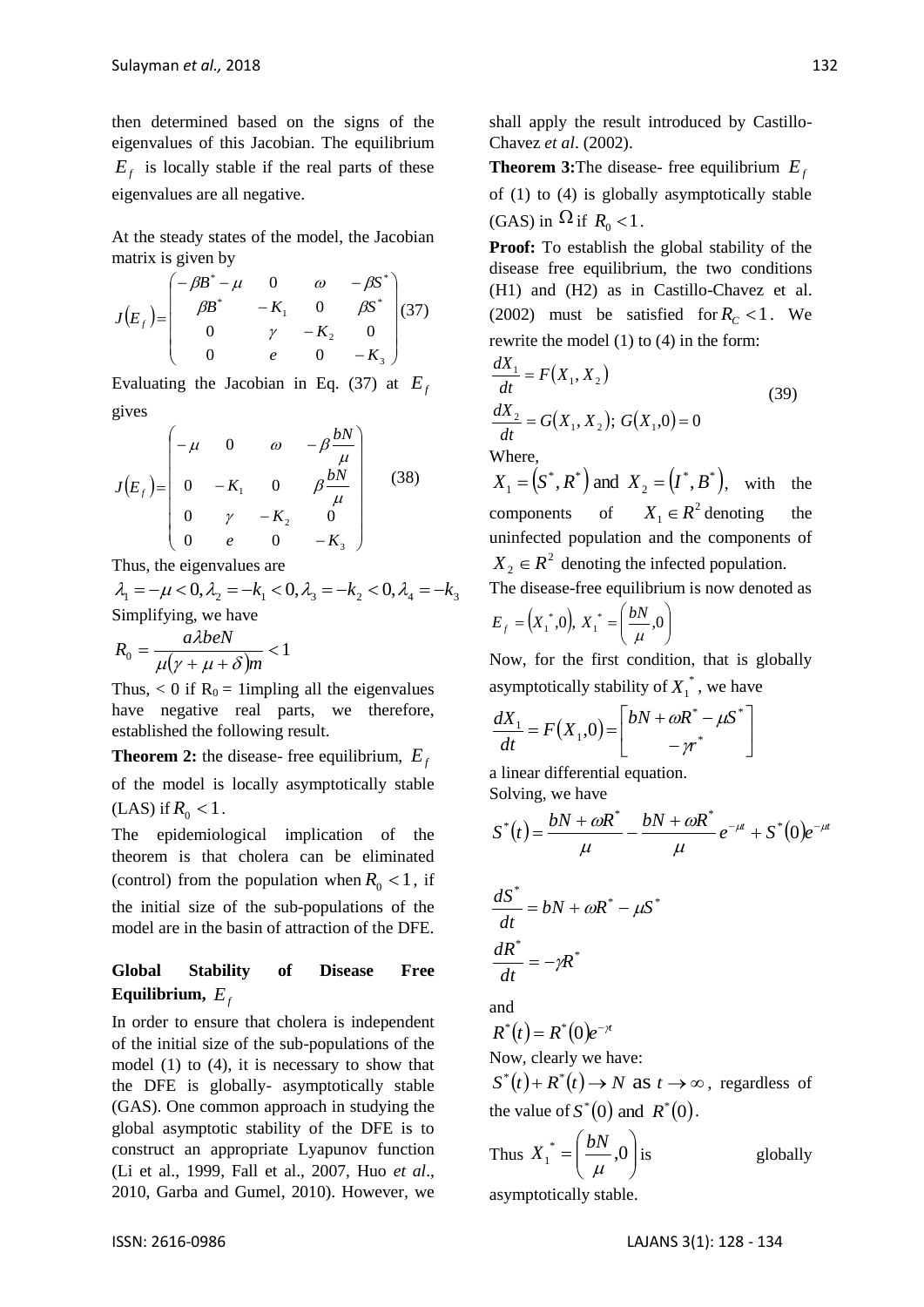Next, for the second condition, that is  $G(X_1, X_2) = AX_2 - G(X_1, X_2)$  $\frac{1}{2}$ , we have  $\overline{\phantom{a}}$  $\rfloor$  $\overline{\phantom{a}}$  $\mathbf{r}$ L  $\mathbf{r}$ - $\overline{a}$  $=$ 3 \* 1 *e K*  $K_1$   $\beta S$  $A = \begin{vmatrix} -K_1 & \beta_2 \end{vmatrix}$ 

This is clearly an M-matrix (the off-diagonal elements of A are non-negative).

$$
G(X_1, X_2) = \begin{bmatrix} \beta B^* S^* - (\gamma + \delta + \mu) I^* \\ eI^* - mB^* \end{bmatrix}
$$

then,

$$
\hat{G}(X_1, X_2) = AX_2 - G(X_1, X_2)
$$
  
= 
$$
\begin{bmatrix} -K_1 & \beta S^* \\ e & -K_3 \end{bmatrix} \begin{bmatrix} I^* \\ B^* \end{bmatrix} - \begin{bmatrix} \beta S^* - K_1 I^* \\ eI^* - K_3 B^* \end{bmatrix}
$$
  

$$
\begin{bmatrix} -K_1 I^* + \beta S^* B^* \end{bmatrix} \begin{bmatrix} \beta B^* S^* - K_1 I^* \end{bmatrix} \begin{bmatrix} 0 \end{bmatrix}
$$

$$
= \begin{bmatrix} -K_1 I^* + \beta S^* B^* \\ eI^* - K_3 B^* \end{bmatrix} - \begin{bmatrix} \beta B^* S^* - K_1 I^* \\ eI^* - K_3 B^* \end{bmatrix} = \begin{bmatrix} 0 \\ 0 \end{bmatrix}
$$

 $\overline{\phantom{a}}$  $\overline{\phantom{a}}$ 

i.e.

 $\hat{G}(X_1, X_2) = [0, 0]^T$ 

It is thus obvious that  $\hat{G}(X_1, X_2) \ge 0$ . Hence, the proof is complete

#### **Conclusion**

In this paper, we have developed and analyze a new mathematical model which incorporates SIRS model couple with vibrio cholera (B), vital (births and deaths) dynamics and disease induced death rate. Basic reproduction number  $R<sub>o</sub>$  was obtained.

Our analysis reveals that the disease can be control if the basic reproduction number,  $R_0$  is less than one regardless of the initial population profile. Therefore every effort must be put in place by all concerned to prevent the cholera infection by reducing  $R_0$  strictly less than unity.

Finally, there is need for further research work on the effects of various control strategy such as environmental sanitation, water hygiene and vaccination on the transmission dynamics of cholera disease.

#### **REFERENCES**

Codeço, C. (2001). Endemic and epidemic dynamics of cholera: the role of the aquatic reservoir. *BMC Infectious Diseases*, *1*. doi:10.1186/1471-2334-1-1.

- Colwell, R. R. and Huq, A. (1994). Environmental reservoir of *Vibrio cholerae*, the causative agent of cholera. *Ann. N.Y. Acad. Sci.*, *740*, 44–53.
- Castillo-Chavez C., Feng Z. and Huang W., On the computation of  $R_0$  and its role on global stability, in: Castillo-Chavez C., Blower S., Van den Driessche P., Krirschner D. and Yakubu A. A. (2002). Mathematical approaches for emerging and reemerging infectious diseases: An introduction. The IMA volumes in mathematics and its applications. Springer Verlag, New York. 125:229- 250.
- Diekmann O. and Heesterbeek (2000). Mathematical Epidemiology of Infectious Diseases: Model Building, Analysis and Integration. Wiley, New York.
- Fall A., Iggidr A., Sallet G. and Tewa J. J.(2007). Mathematical Modelling of natural Phenomena. 2 (1): Epidemiology pp. 55 – 73.
- Garba S. M. and Gumel A. B. (2010), Mathematical Recipe for HIV Elimination in Nigeria. Journal of the Nigeria Mathematical Society, 29:51-112.
- Hartley, D. M., Morris Jr., J. G., & Smith, D. L. (2006). Hiperinfectivity: a critical element in the ability of V. cholerae to cause epidemics? *PLoS Med.*, *3*(1), 63– 69.
- Huo, HF., Dang SJ., and Li, YN. (2010). Stability of a Two-Strain Tuberculosis Model with General Contact Rate. Abstract and Applied Analysis. ID 293747, 31 pages. Doi: 10.1155/2010/293747.
- Hove musekwa et.al (2011). Modelling and analysis of the effects of **malnutrition** in the spread of cholera. *Mathematical and Computer Modelling, Volume 53, Issues 9–10, May 2011, Pages 1583-1595.*